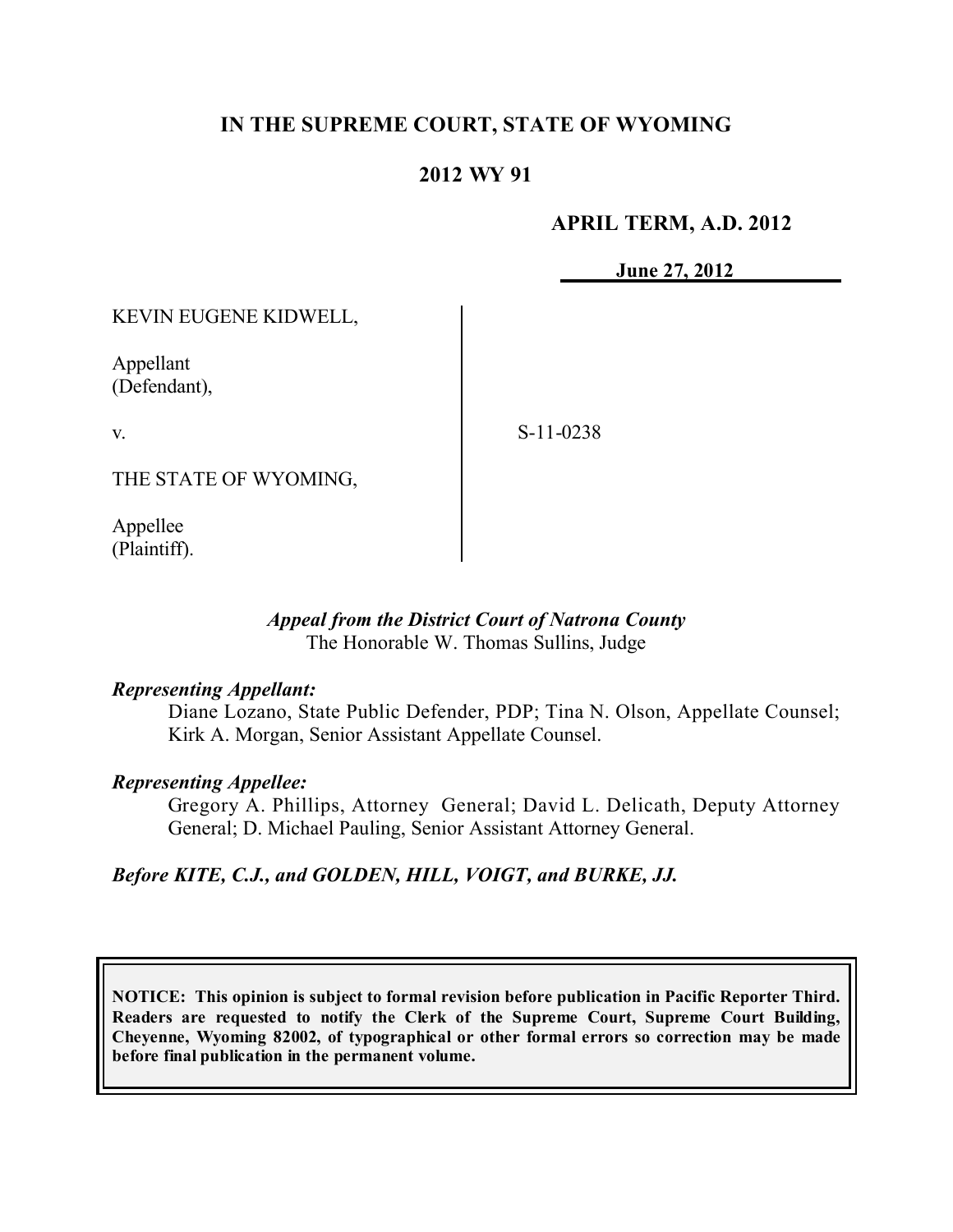### **KITE, Chief Justice.**

[¶1] Kevin Eugene Kidwell challenges his convictions for false imprisonment and simple assault. He claims the prosecutor committed misconduct by failing to give prior notice of evidence suggesting he had attempted to persuade a witness to testify falsely in his favor at trial in violation of W.R.E. 404(b). Mr. Kidwell has failed to demonstrate a clear violation of law or any prejudice; consequently, we affirm.

### **ISSUE**

[¶2] Mr. Kidwell presents the following issue on appeal:

Did the prosecutor commit misconduct when he admitted [sic] 404(b) evidence without providing notice?

The State provides a more detailed statement of the issue:

Proposed defense witness, Andrew Scott, abandoned his plan to testify falsely on Kidwell's behalf and advised the prosecution of both his plan and his change of heart shortly before the end of the noon recess on the third day of trial. Without first notifying defense counsel, the prosecutor called Scott, to repeat his story, as the second witness of the afternoon. Does the record as a whole support the district court's conclusion that the prosecutor's omission was neither misconduct nor prejudicial?

# **FACTS**

[¶3] Mr. Kidwell and the victim, who was his girlfriend, lived together in an apartment in Casper, Wyoming. The record contains a great deal of information about the history of the parties' relationship; however, it is sufficient at this juncture to note that it was tumultuous, with the parties frequently fighting and the victim occasionally leaving the apartment to stay elsewhere for periods of time.

[¶4] In early June 2010, the victim spent several days in Medicine Bow with a recent acquaintance. She returned to the apartment she shared with Mr. Kidwell on June 12 or 13, 2010. On June 14, 2010, the couple began to fight. The fight escalated, and Mr. Kidwell repeatedly grabbed and choked the victim throughout the day. The victim also claimed that he threatened her with a hammer. That evening, they traveled to a gas station to get cigarettes. Mr. Kidwell left the victim in his pickup truck when he went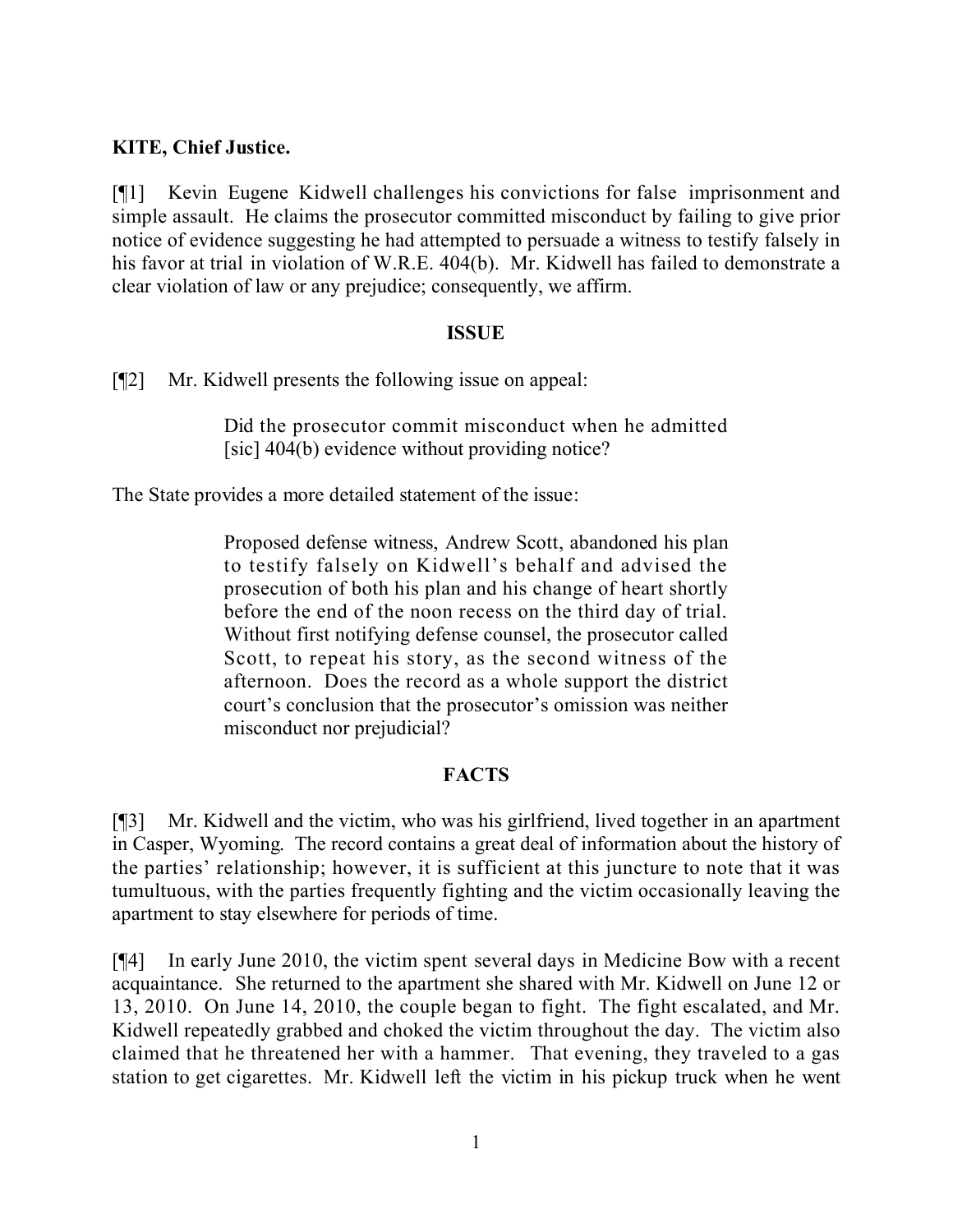into the store. He left the keys in the ignition, and the victim took that opportunity to leave and drive to a local hospital.

[¶5] Hospital staff and law enforcement officers observed that the victim's body was covered in bruises. She also had a sore throat, difficulty swallowing and other symptoms resulting from the choking. Mr. Kidwell was charged with one count of kidnapping; one count of aggravated assault and battery (unlawfully attempting to cause serious bodily injury); one count of aggravated assault and battery (threatening to use a drawn deadly weapon—the hammer); and one count of interference with an emergency "911" call.

[¶6] The matter went to trial in January 2011. The defense listed Andrew Scott as a witness. The prosecution interviewed Mr. Scott during the lunch break on the third day of trial. He had been Mr. Kidwell's cellmate at the Natrona County jail and reported that he had witnessed Mr. Kidwell and the victim at the gas station on June 14, 2010. He stated that the victim was the aggressor and Mr. Kidwell was simply trying to defend himself and calm her down. A short time after recounting this tale to the prosecution's investigator, Mr. Scott recanted and stated that he had been lying and, in fact, had not seen the victim and Mr. Kidwell at the gas station.

[¶7] Although Mr. Scott had been listed as a defense witness, the prosecution called him to the stand and had him recount his original plan to testify in Mr. Kidwell's favor and his subsequent change of heart. Mr. Kidwell did not object to either the State calling Mr. Scott as a witness or the testimony about his original story and his recantation. The defense, however, later moved for a mistrial because it had not been given prior notice of Mr. Scott's testimony. The defense did not specifically mention W.R.E. 404(b) in its mistrial motion. Instead, defense counsel argued the State was "put on notice that this witness was going to testify falsely, did not notify myself about that; but rather chose to place him on the stand and have it come out on the stand in front of the jury. We at least – it's a violation of discovery. . . . At least we would have requested a hearing before the Court on whether or not that information would be admissible." The district court denied the mistrial motion.

[¶8] The jury returned a verdict which was decidedly favorable to Mr. Kidwell. They acquitted him on the kidnapping charge and the lesser included offense of felonious restraint. They convicted him, however, of the lesser included misdemeanor, false imprisonment. The jury also acquitted Mr. Kidwell on the charge of aggravated assault and battery—serious bodily injury, but convicted him of the lesser included misdemeanor, simple assault. The jury returned not guilty verdicts on Counts Three and Four – aggravated assault and battery with a drawn deadly weapon and interference with an emergency 911 call. After the district court sentenced him, Mr. Kidwell appealed.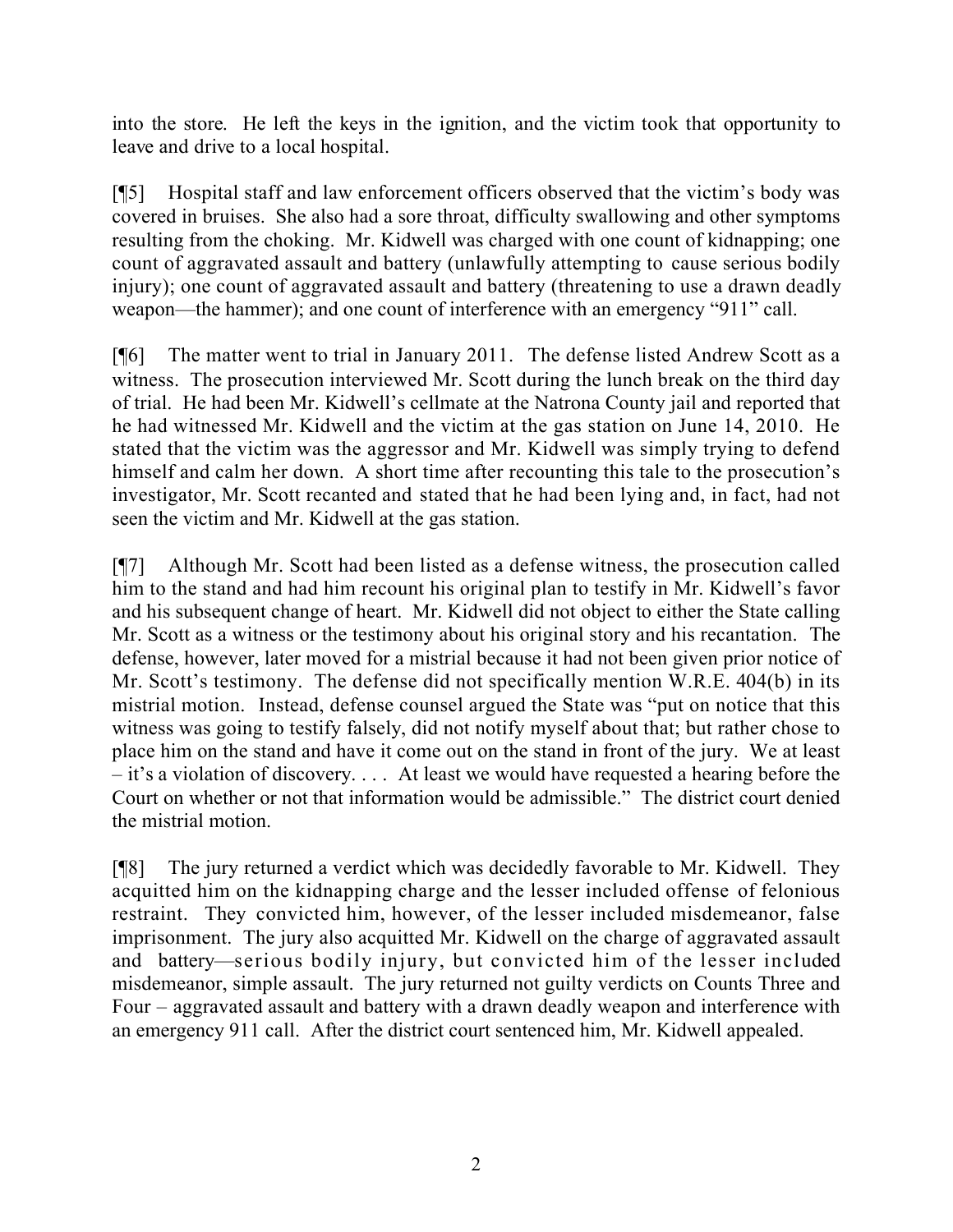#### **STANDARD OF REVIEW**

[¶9] This case comes to us in an unusual procedural stance. Although Mr. Kidwell claims the evidence of Mr. Scott's plan to testify falsely was other bad acts evidence and governed by W.R.E. 404(b) procedural requirements, he does not specifically challenge the admissibility of the evidence or analyze it under the relevant factors. *See, e.g.*, *Gleason v. State,* 2002 WY 161, ¶ 18, 57 P.3d 332, 340 (Wyo. 2002). In addition, although he moved for a mistrial in the district court, he does not expressly challenge the district court's denial of his motion. Instead, he maintains that the prosecutor committed misconduct by failing to give the defense notice of Mr. Scott's testimony.

[¶10] "Allegations of prosecutorial misconduct are settled by reference to the entire record and 'hinge on whether a defendant's case has been so prejudiced as to constitute denial of a fair trial.'" *Schreibvogel v. State,* 2010 WY 45, ¶ 39, 228 P.3d 874, 887 (Wyo. 2010), quoting *Mazurek v. State,* 10 P.3d 531, 542 (Wyo. 2000). *See also*, *Benjamin v. State,* 2011 WY 147, ¶ 50, 264 P.3d 1, 13 (Wyo. 2011). Because Mr. Kidwell did not pose a contemporaneous objection to Mr. Scott's testimony, he has the burden of demonstrating plain error. "Plain error exists when: 1) the record is clear about the incident alleged as error; 2) there was a transgression of a clear and unequivocal rule of law; and 3) the party claiming the error was denied a substantial right which materially prejudiced him." *Talley v. State,* 2007 WY 37, ¶ 9, 153 P.3d 256, 260 (Wyo. 2007).

#### **DISCUSSION**

[¶11] On appeal, Mr. Kidwell maintains the prosecutor violated the notice requirements we have implemented for W.R.E. 404(b) evidence.<sup>1</sup> In *Howard v. State,* 2002 WY 40, 23, 42 P.3d 483, 491 (Wyo. 2002), we stated:

> We now hold that where a defendant files a pretrial demand for notice of intent to introduce evidence under W.R.E. 404(b), the same shall be treated as the making of a timely objection to the introduction of such evidence. The State must then respond with sufficient information to meet the balance of the *Huddleston* test adopted in *Vigil.* Not only will such a rule enhance the defendant's prospects of receiving due process and a fair trial, it will also enhance the district court's ability to reflect and rule upon a significant evidentiary issue. Rulings on uncharged misconduct evidence are too important to be made in the heat and

 $\overline{a}$ 

 $<sup>1</sup>$  As we stated above, in arguing that a mistrial should be declared, defense counsel did not mention Rule</sup> 404(b) and stated, instead, that the State had simply violated its discovery obligations by failing to give notice of Mr. Scott's testimony. He does not, however, argue on appeal that the State violated its discovery responsibilities under any other rules.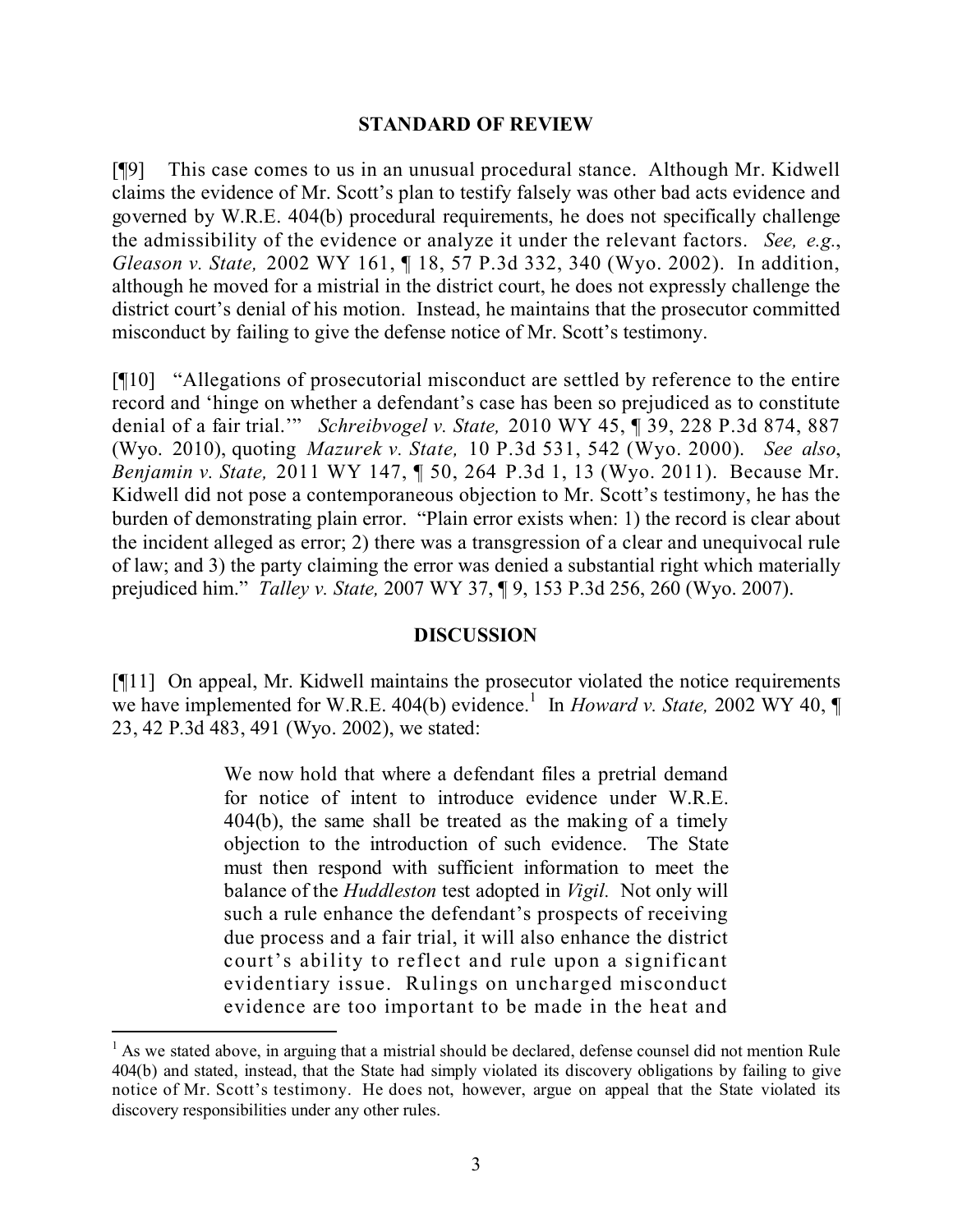pressure of a trial, with the jury twiddling its thumbs in the next room.

[¶12] Mr. Kidwell filed a pretrial demand for notice of intent to introduce 404(b) evidence, and the State gave notice that it intended to introduce other evidence under Rule 404(b) but did not include Mr. Scott's testimony. As a threshold matter, we must determine whether the evidence of Mr. Scott's plan to fabricate testimony falls within the purview of W.R.E. 404(b). That rule reads:

> *(b) Other crimes, wrongs, or acts.* – Evidence of other crimes, wrongs, or acts is not admissible to prove the character of a person in order to show that he acted in conformity therewith. It may, however, be admissible for other purposes, such as proof of motive, opportunity, intent, preparation, plan, knowledge, identity, or absence of mistake or accident, provided that upon request by the accused, the prosecution in a criminal case shall provide reasonable notice in advance of trial, or during trial if the court excuses pretrial notice on good cause shown, of the general nature of any such evidence it intends to introduce at trial.

[¶13] In order to be considered under Rule 404(b), the proposed testimony must be evidence of "other crimes, wrongs, or acts." Here, there was no clear indication that Mr. Kidwell committed any other crime, wrong or act with respect to Mr. Scott's testimony. Mr. Scott testified that he and Mr. Kidwell had discussed their cases with one another while sharing a cell at the Natrona County jail and he decided that he could testify on behalf of Mr. Kidwell. During questioning by the prosecutor, Mr. Scott described the false testimony he was going to give:

> Q. What had you planned on testifying about as to what happened at the Red Eagle?

A. I was going to tell the Courts [sic] that I was sitting across the street at the Colonial Motel and that I seen his exgirlfriend going off on him, assaulting him.

- Q. Is any of that true?
- A. I did not personally witness it.
- Q. Were you even there?
- A. No.

. . . .

Q. And what were you going to testify to that's not true?

A. I was going to say that I had seen his ex-girlfriend there drunk, that I had witnessed him trying to keep her calm, going inside the Red Eagle, and coming back out, and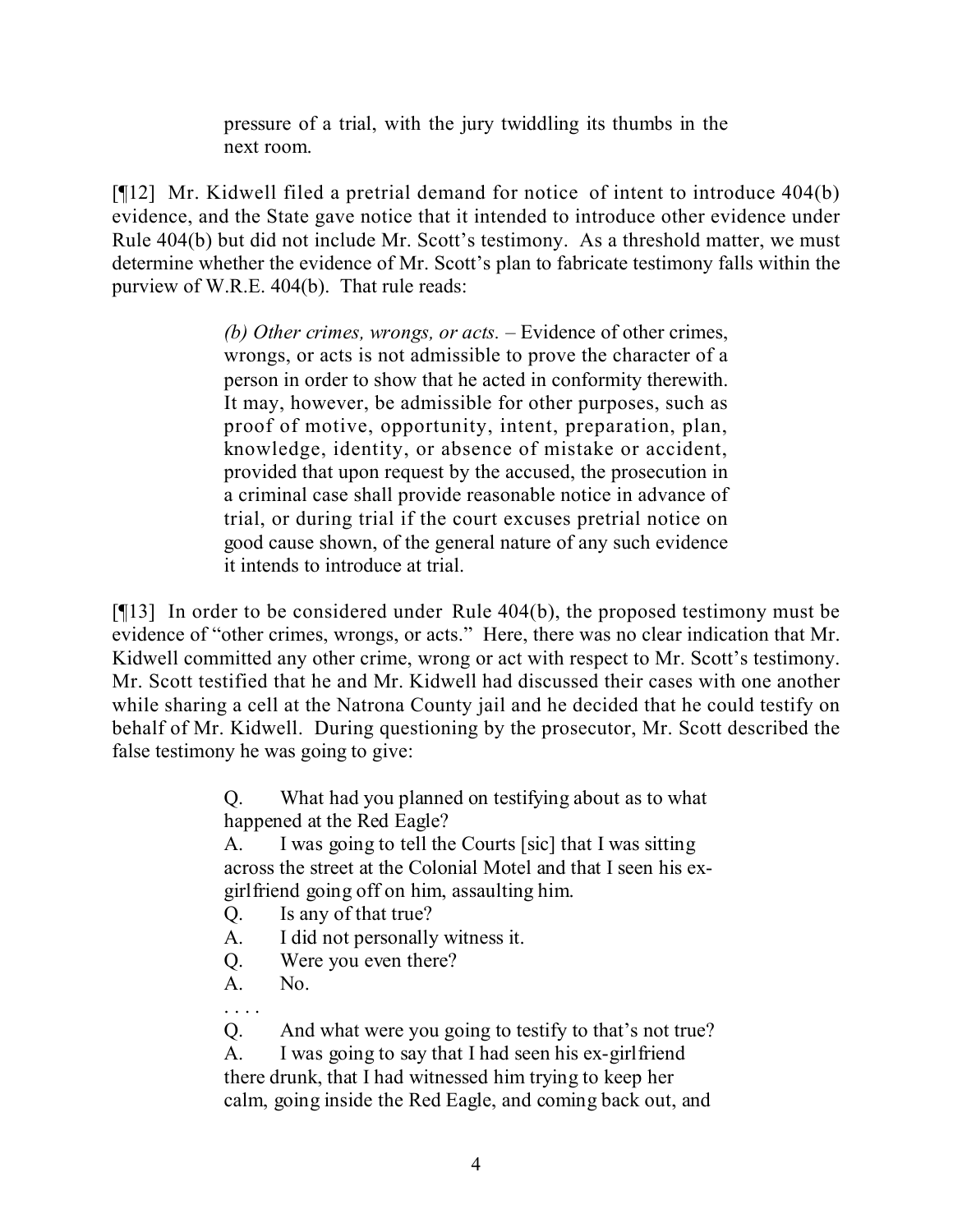that I was going to witness that she's the one that assaulted him and then took off with his truck.

Q. None of that's true?

A. Not that I know of.

. . . .

 $Q.$  ... [T] hen today, you had a discussion when Detective Wes Gudahl showed up; is that correct?

A. Yes, sir.

Q. And he had asked you about your testimony that you were planning; is that correct?

A. Yes.

Q. And you -- you didn't inform him at the time, Mr. Gudahl, that you were going to testify falsely or did you?

A. No, I did not.

Q. Okay. You got thinking about it and then you came to me; is that correct?

A. I came to Mr. Gudahl first.

Q. Okay. And you had a -- you had an opportunity to think about what you were going to do?

A. Yes, sir.

Q. You recognize --

A. I've been thinking about this for a couple weeks, and it's been eating at me hard.

Q. You knew that you were going to commit perjury on the witness stand?

A. Yes.

[¶14] Mr. Scott stated, however, that Mr. Kidwell had not asked him to testify falsely in his favor and never agreed to the plan. The most that can be said of Mr. Kidwell's actions with regard to Mr. Scott's plan to testify is that he passively acquiesced to the plan. Mr. Scott stated: "[Mr. Kidwell] never agreed. He never disagreed. He just kind of left it up in the air."

[¶15] Mr. Kidwell testified about his discussion with Mr. Scott at trial. He stated that, after the victim had driven away from the gas station in his truck, he talked to a gentleman in a white van who had asked if he needed any help. While they were visiting in jail, Mr. Scott told Mr. Kidwell that he was the man in the white van, although that did not turn out to be true. Mr. Kidwell also stated that he did not ask Mr. Scott to testify for him at all, and certainly not to testify falsely on his behalf. The thrust of this testimony is that Mr. Kidwell did not attempt to persuade Mr. Scott to testify falsely. As such, there was no "other crime, wrong or act" and the State was not required to give notice under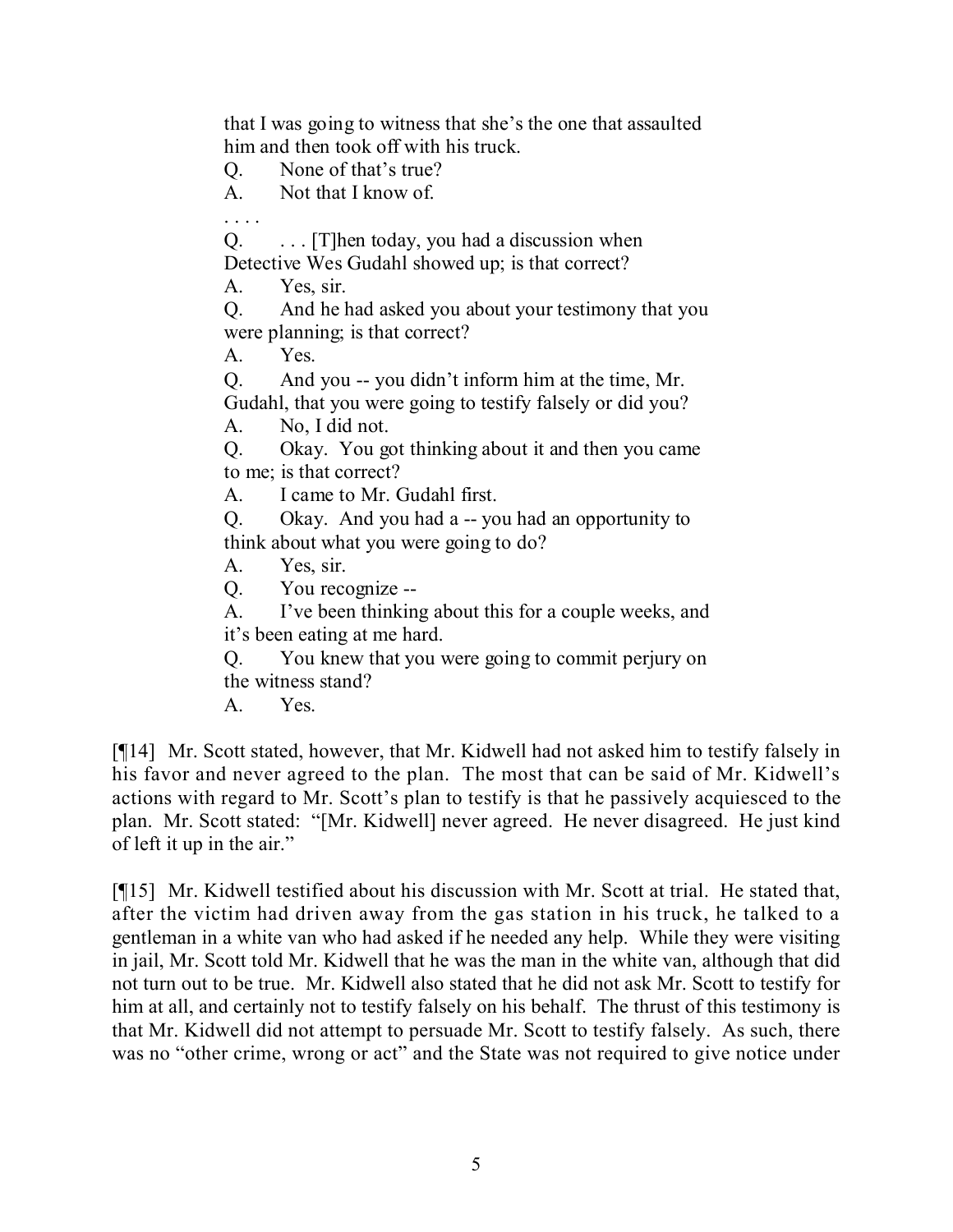Rule  $404(b)$ .<sup>2</sup> The record does not, therefore, demonstrate a violation of a clear and unequivocal rule of law.

[¶16] Mr. Kidwell also has not demonstrated prejudice as a result of Mr. Scott's testimony. As we explained above, the evidence did not establish that Mr. Kidwell attempted to persuade Mr. Scott to testify falsely and, consequently, it was not prejudicial to Mr. Kidwell. Moreover, Mr. Kidwell was convicted of only two misdemeanors as a result of the altercation with the victim—false imprisonment and simple assault. The district court instructed the jury on the elements of false imprisonment, as follows:

> The elements of the crime of False Imprisonment, as a lesser included offense of the charge of Kidnapping, as charged in Count One of the Amended Information in this case, are:

- 1. On or about the 14<sup>th</sup> day of June, 2010 through on or about the  $15<sup>th</sup>$  day of June, 2010
- 2. In Natrona County, Wyoming
- 3. The Defendant, Kevin Eugene Kidwell
- 4. Knowingly and unlawfully
- 5. Restrained another person, [the victim] and
- 6. That restraint substantially interfered with the liberty of [the victim].

The district court also instructed the jury on the crime of simple assault in Instruction No.  $21:$ 

> The elements of the crime of Simple Assault, as a lesser included offense of the charge of Aggravated Assault and Battery, Serious Bodily Injury, as charged in Count Two of the Amended Information in this case, are:

- 1. On or about the  $14<sup>th</sup>$  day of June, 2010 through on or about the  $15^{th}$  day of June, 2010
- 2. In Natrona County, Wyoming

 $\overline{a}$ 

- 3. The Defendant Kevin Eugene Kidwell
- 4. Having the present ability to cause bodily injury to another person, [the victim]
- 5. Unlawfully attempted to cause bodily injury to that person.

<sup>&</sup>lt;sup>2</sup> We recognize that this analysis essentially renders Mr. Scott's testimony irrelevant. However, Mr. Kidwell makes no argument that the evidence should have been excluded as irrelevant under W.R.E 401.